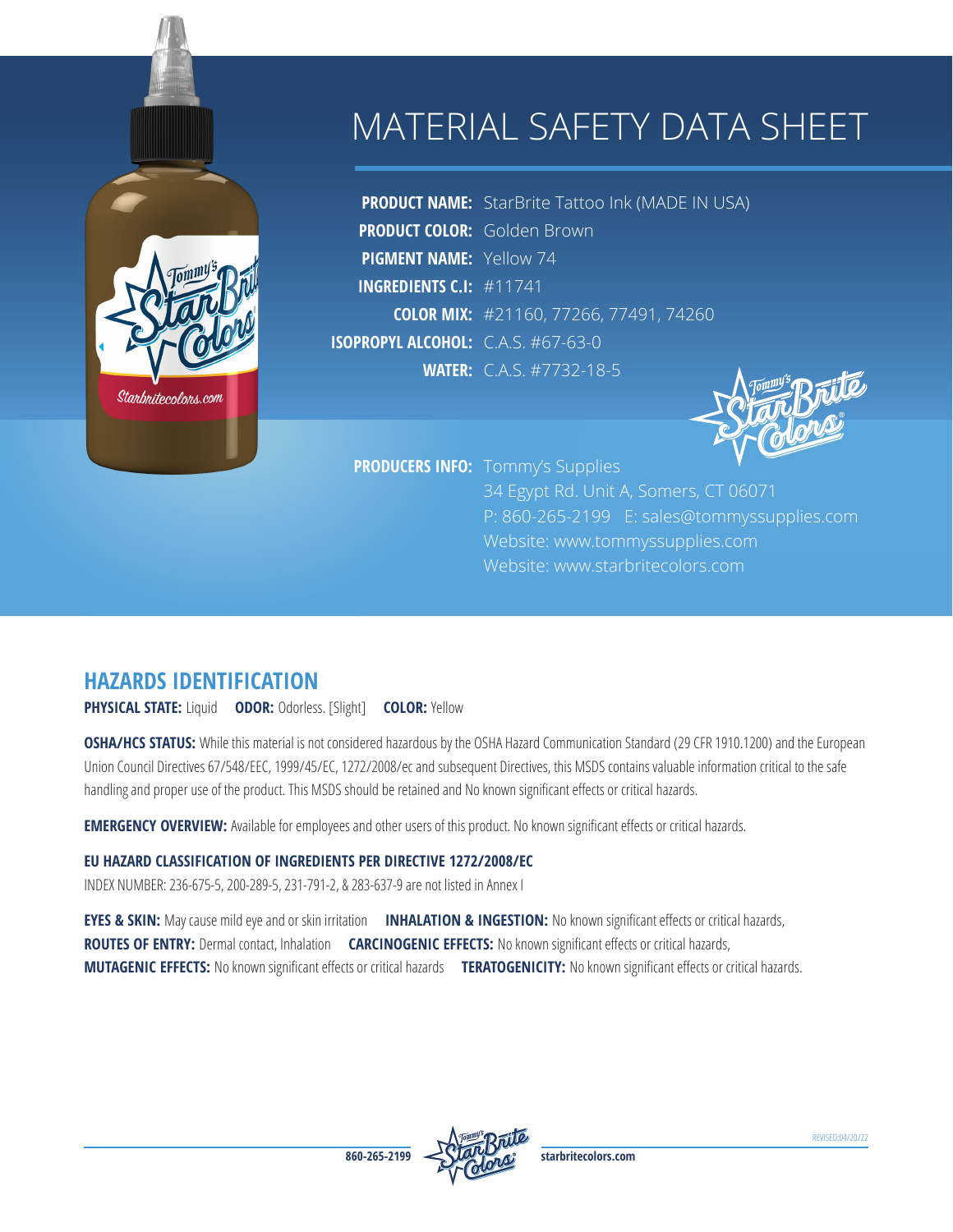# **COMPOSITION/INFORMATION ON INGREDIENTS**

All WHMIS required information is included in appropriate sections based on the ANSI Z400 1-2010 format. This product has been classified in accordance with the hazard criteria of the CPR and the MSDS contains all the information required by the CPR, EU Directives and the Japanese Industrial Standard JIS Z 7250: 2000

### **FIRST AID MEASURES**

- **EYE CONTACT:** Check for and remove any contact lenses. Immediately flush eyes with plenty of water for at least 15 minutes, occasionally lifting the upper and lower eyelids. Get medical attention if symptoms occur.
- **SKIN CONTACT:** In case of contact, wash skin throughly after handling. Get medical attention if symptoms occur.
- **INHALATION:** If breathing becomes difficult remove victim to fresh air. If necessary, use artificial respiration to support vital functions. Seek immediate medical attention.
- **INGESTION:** Wash out mouth with water. Do not induce vomiting unless directed to do so by medical personnel. Never give anything by mouth to an unconscious person. Get medical attention if symptoms occur immediately.

**PROTECTION OF FIRST-AIDERS:** No action shall be taken involving any personal risk or without suitable training.

# **FIRE FIGHTING MEASURES**

**PRODUCT FLAMMABILITY:** In a fire or if heated, a pressure increase will occur and the container may burst. **PRODUCTS OF COMBUSTION:** Decomposition products may include the following materials: Metal oxide/oxides **EXTINGUISHING MEDIA:** Use an extinguishing agent suitable for the surrounding fire. Nothing unsuitable known **SUITABLE/NOT SUITABLE: Dermal contact, Inhalation SPECIAL EXPOSURE HAZARDS:** Promptly isolate the scene by removing all persons from the vicinity of the

incident if there is a fire. No action shall be taken involving any personal risk or without suitable training.

**SPECIAL PROTECTIVE EQUIPMENT FOR FIRE FIGHTERS / FLASH POINT:** Fire-fighters should wear appropriate protective equipment and self-contained breathing apparatus (SCBA) with a full face-piece operated in positive pressure mode. No flash point.

# **ACCIDENTAL RELEASE MEASURES**

PERSONAL PRECAUTIONS: No action shall be taken involving any personal risk or without suitable training. Evacuate surrounding areas. Keep unnecessary and unprotected personnel from entering. Do not touch or walk through spilled material. Put on appropriate personal protective equipment (see Exposure Controls/Personal Protection).

**ENVIRONMENTAL PRECAUTIONS:** Avoid dispersal of spilled material and runoff and contact with soil, waterways, drains and sewers. Inform the relevant authorities if the product has caused environmental pollution (sewers, waterways, soil or air).

**METHODS OF CLEAN UP:** Stop leak if without risk. Move containers from spill area. Prevent entry into sewers, water courses, basements or confined areas. Wash spillages into an effluent treatment plant or proceed as follows. Contain and collect spillage with non-combustible, absorbent material e.g. sand, earth, vermiculite or diatomaceous earth and place in container for disposal according to local regulations (see Disposal Considerations). Dispose of via a licensed waste disposal contractor. Note: emergency contact information (800) 424-9300 and (see Disposal Considerations) for waste disposal.

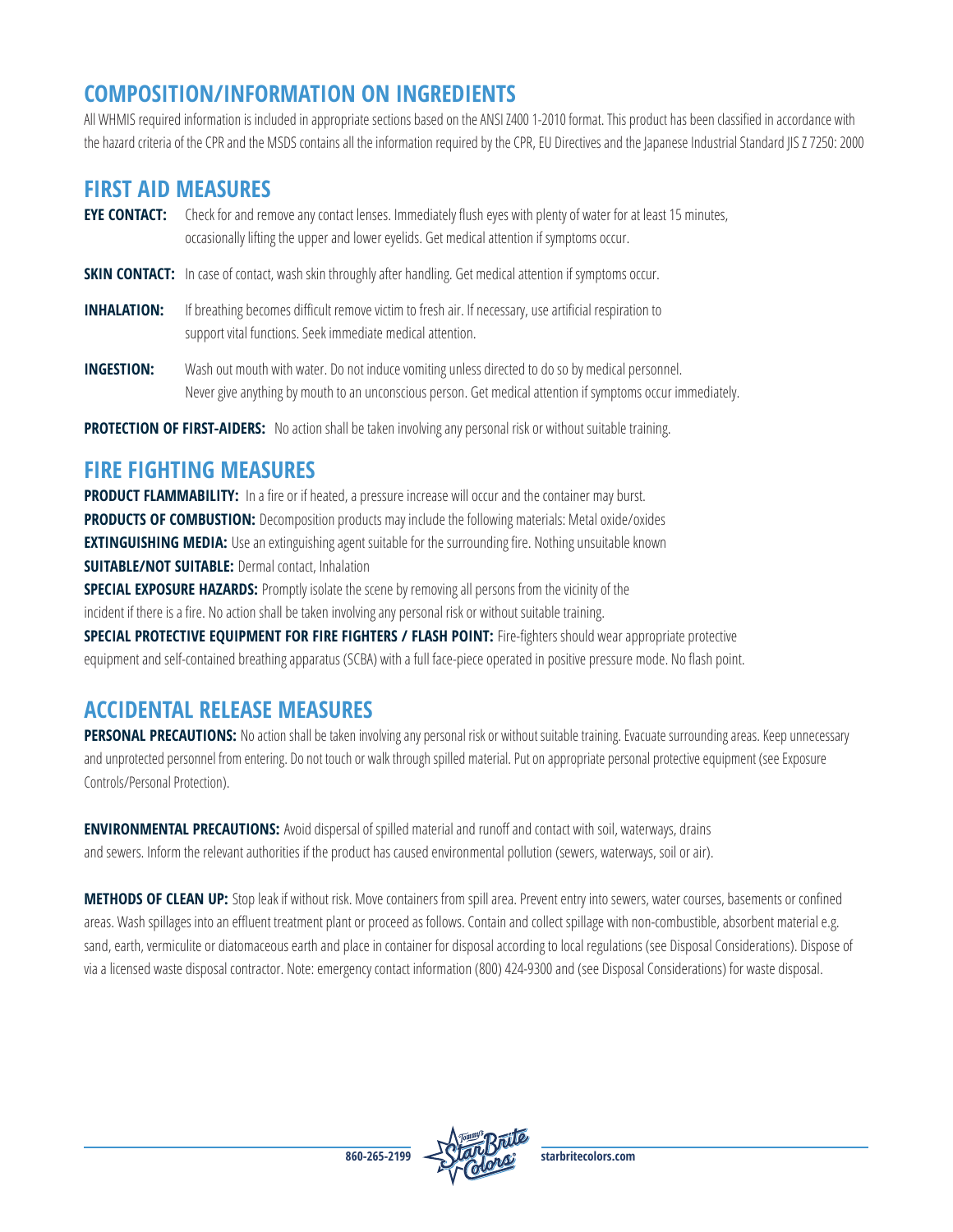### **HANDLING AND STORAGE**

**HANDLING:** Put on appropriate personal protective equipment (see Exposure Controls/Personal Protection). Eating, drinking and smoking should be prohibited in areas where this material is handled, stored and processed. Workers should wash hands and face before eating, drinking and smoking. Remove contaminated clothing and protective equipment before entering eating areas.

**STORAGE:** Store in accordance with local regulations. Store in original container protected from direct sunlight in a dry, cool and well-ventilated area, away from incompatible materials and food and drink. Keep container tightly closed and sealed until ready for use. Containers that have been opened must be carefully resealed and kept upright to prevent leakage. Do not store in unlabeled containers. Use appropriate containment to avoid environmental contamination.

### **EXPOSURE CONTROLS/PERSONAL PROTECTION**

#### **CONSULT LOCAL AUTHORITIES FOR ACCEPTABLE EXPOSURE LIMITS.**

**ENGINEERING MEASURES:** Use with adequate ventilation to ensure exposure levels are maintained below the limits provided below. If this product contains ingredients with exposure limits, use process enclosures, local exhaust ventilation or other engineering controls to keep worker exposure below any recommended or statutory limits. The following information on appropriate Personal Protective Equipment is provided to assist employers in complying with OSHA regulations found in 29 CFR Subpart I (beginning at 1910.132) or equivalent standard of Canada, or standards of EU member states (including EN 166 for face/eye protection), and those of Japan. Please reference applicable regulations and standards for relevant details.

#### **PERSONAL PROTECTION**

**RESPIRATORY:** Not required in properly ventilated areas. Maintain airborne contaminant concentrations below guidelines listed, if applicable. If necessary, use respiratory149, 94.4-93, European Standard EN or EU member states.

**EYES:**Safety eye wear complying with an approved standard should be used when a risk assessment indicates this is necessary to avoid exposure to liquid splashes, mists or dusts. If necessary, refer to Canadian Standards, European Standard EN166, Australian Standards, or relevant Japanese Standards.

**SKIN:** Personal protective equipment for the body should be selected based on the task being performed and the risks involved and should be approved by a specialist before handling this product. If necessary, refer to Canadian Standards, European Standard, Australian Standards, or relevant Japanese Standards. If a hazard of injury to the feet exists due to falling objects, rolling objects, where objects may pierce the soles of the feet or where employee's feet may be exposed to electrical hazards, use foot protection, as described in US OSHA 29 CFR 1910.136.

**HANDS:** Chemical-resistant, impervious gloves complying with an approved standard should be worn at all times when handling chemical products if a risk assessment indicates this is necessary. If necessary, refer to US OSHA 29 CFR 1910.138, European Standard DIN EN 374, appropriate Canadian Standards, Australian Standards, or relevant Japanese Standards.

**HYGIENE MEASURES:** Wash hands, forearms and face thoroughly after handling chemical products, before eating, smoking and using the lavatory and at the end of the working period. Appropriate techniques should be used to remove potentially contaminated clothing. Wash contaminated clothing before reusing. Ensure that eyewash stations and safety showers are close to the workstation location.

### **PHYSICAL & CHEMICAL PROPERTIES**

**PHYSICAL STATE:** Liquid. **COLOR:** Yellow. **ODOR:** Slight. **BOILING/CONDENSATION POINT:** Lowest known value: 100°C (212°F) **MELTING/FREEZING POINT:** May start to solidify at the following temp.: 0°C (32°F) This is based on data for the following ingredient: water. **FLASH POINT:** Not applicable. **VOC:** 0% **DENSITY:** 1.153 g/cm<sup>3</sup> (9.619 lbs/gal) **SOLUBILITY:** Insoluble in the following materials: cold water and hot water. **EVAPORATION RATE:** <1 (water) compared with butyl acetate

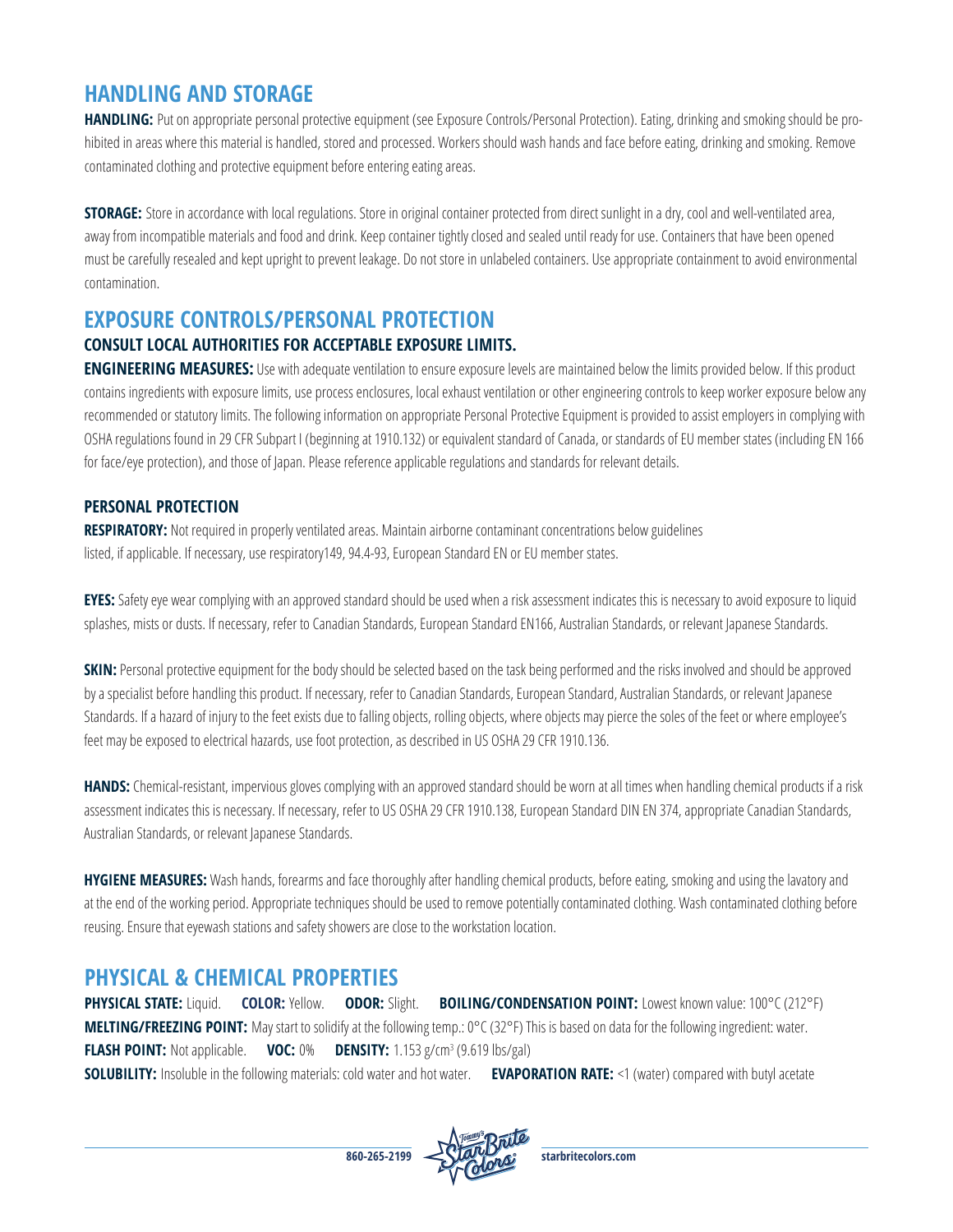## **STABILITY & REACTIVITY**

**STABILITY AND REACTIVITY:** The product is stable. **HAZARDOUS DECOMPOSITION PRODUCTS:** Under normal conditions of storage and use, Hazardous decomposition products should not be produced. **HAZARDOUS POLYMERIZATION:** Under normal conditions of storage and use, hazardous polymerization will not occur. **REACTIVITY - LIGHT:** Not applicable

### **TOXICOLOGICAL INFORMATION**

**SUSPECTED CANCER AGENT:** Ingredients within this product are not found on the following lists: FEDERAL OSHA Z LIST, NTP, IARC, or CAL/OSHA and therefore are not considered to be, nor suspected to be, cancer-causing agents by these agencies.

#### **ACUTE TOXICITY, CHRONIC TOXICITY, CARCINOGENICITY, MUTAGENICITY, TERATOGENICITY, REPRODUCTIVE TOXICITY:**

No known significant effects or critical hazards.

### **ECOLOGICAL INFORMATION**

#### **ENVIRONMENTAL EFFECTS: AQUATIC ECOTOXICITY, CONCLUSION/SUMMARY, BIODEGRADABILITY**

Commerce control list precursor: May be water endangering in accordance with EU Guideline 91/155-EWG. Do not allow product to reach ground water or water source of sewage system. At present there are no eco-toxicological assessments for this product.

**CONCLUSION/SUMMARY:** Not Available **OTHER ADVERSE EFFECTS** No known significant effects or critical hazards.

### **DISPOSAL CONSIDERATIONS**

**WASTE DISPOSAL:** The generation of waste should be avoided or minimized wherever possible. Significant quantities of waste product residues should not be disposed of via the foul sewer but processed in a suitable effluent treatment plant. Dispose of surplus and non-recyclable products via a licensed waste disposal contractor. Disposal of this product, solutions and any by-products should at all times comply with the requirements of environmental protection and waste disposal legislation and any regional local authority requirements. Waste packaging should be recycled. Incineration or landfill should only be considered when recycling is not feasible. This material and its container must be disposed of in a safe way. Empty containers or liners may retain some product residues. Avoid dispersal of spilled material and runoff and contact with soil, waterways, drains and sewers. Waste disposal must be in accordance with appropriate US Federal, State, and Local regulations, along with those of Canada, Australia, EU Member States, and Japan.

### **TRANSPORTATION INFORMATION**

**US TRANSPORTATION SHIPPING REGULATIONS:** This product is classified (Per 49 CFR 172.101) by the US Department of Transportation, as follows: UN Identification Number: Non-Regulated Material, **ENVIRONMENTAL HAZARDS:** Marine Pollutant: The components of this product are not designated by the Department of Transportation to be Marine Pollutants (49 CFR 172.101, Appendix B).

#### **INTERNATIONAL MARITIME ORGANIZATION AND AIR TRANSPORT ASSOCIATION SHIPPING INFORMATION (IMO):**

This product is not considered as dangerous goods

#### **TRANSPORT IN BULK ACCORDING TO ANNEX II OF MARPOL 73/78 AND IBC CODE:**

European agreement concerning the international carriage of dangerous goods by road (ADR): This product is not considered by the United Nations Economic Commission for Europe to be dangerous goods.